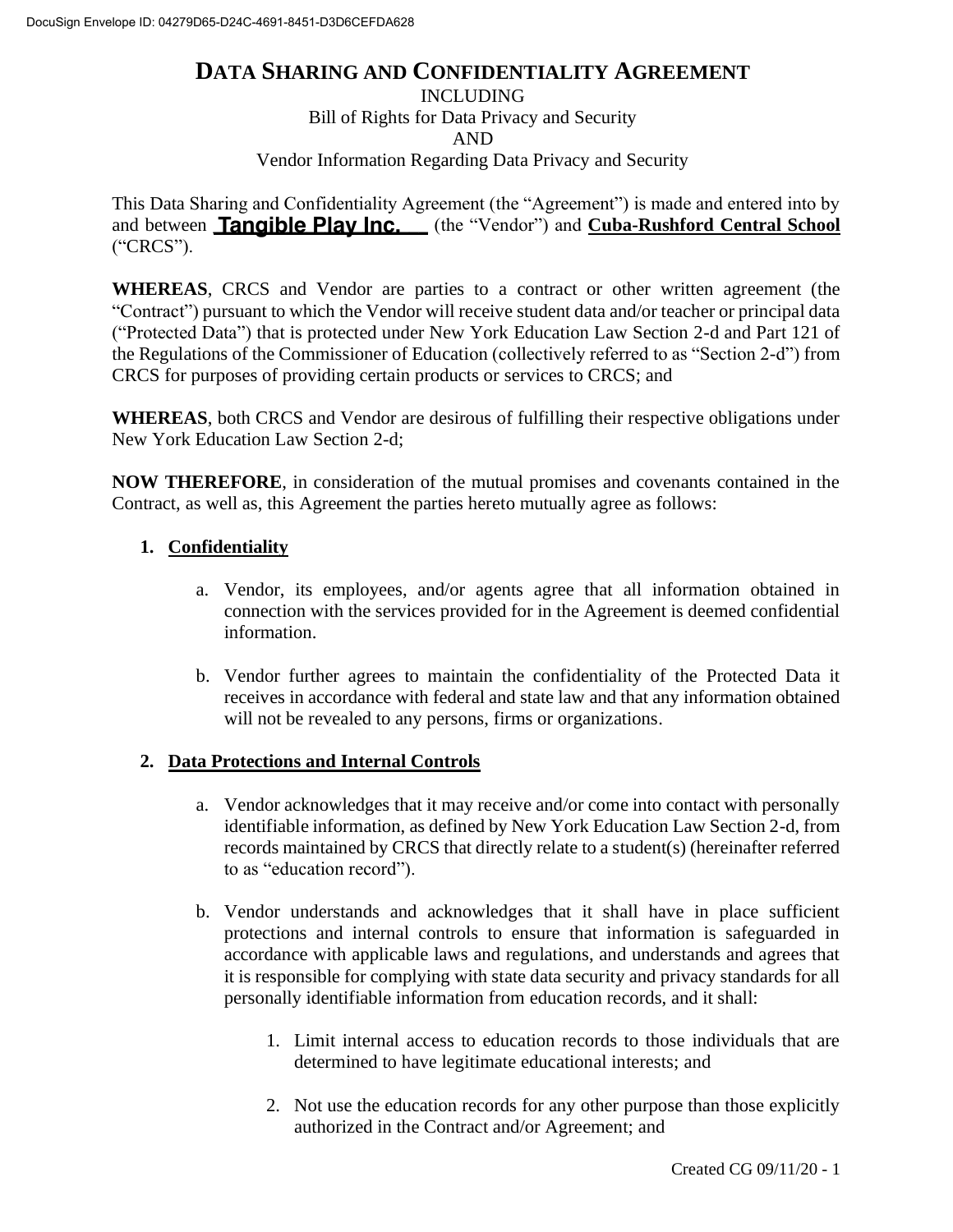- 3. Maintain reasonable administrative, technical and physical safeguards to protect the security, confidentiality and integrity of education records in its custody; and
- 4. To use encryption technology to protect Protected Data in its custody while in motion or at rest, using a technology or methodology specified by the secretary of the United States Department of Health and Human Services in guidance issued under Section 13402(H)(2) of Public Law 111-5.

## **3. Data Security and Privacy Plan**

- a. Vendor agrees to have a Data Security and Privacy Plan in place to protect the confidentiality, privacy and security of the Protected Data it receives from CRCS.
- b. Vendor understands and agrees that it is responsible for submitting a Data Security and Privacy Plan to CRCS prior to the start of the term of the Agreement, and it shall:
	- 1. Outline how all state, federal and local data security and privacy contract requirements will be implemented over the life of the contract consistent with CRCS's policy on data security and privacy, as adopted.
	- 2. Outline specific administrative, operational and technical safeguards and practices in place to protect Protected Data that it receives from CRCS under the Contract.
	- 3. Outline the training requirement established by the Vendor for all employees who will receive personally identifiable information from student records (hereinafter referred to as "student data").

#### **4. Notice of Breach and Unauthorized Release**

- a. In the event of a breach of this Agreement and unauthorized release of student data, the Vendor shall:
	- 1. Immediately notify CRCS in the most expedient way possible and without unreasonable delay, but no more than seven (7) calendar days after Vendor has discovered or been informed of the breach or authorized release.
	- 2. Advise CRCS as to the nature of the breach and steps Vendor has taken to minimize said breach.
- b. In the case of required notification to a parent or eligible student, the Vendor shall:
	- 1. Promptly reimburse CRCS for the full costs of such notification.
- c. Vendor will cooperate with CRCS and provide as much information as possible directly to CRCS about the incident, including but not limited to: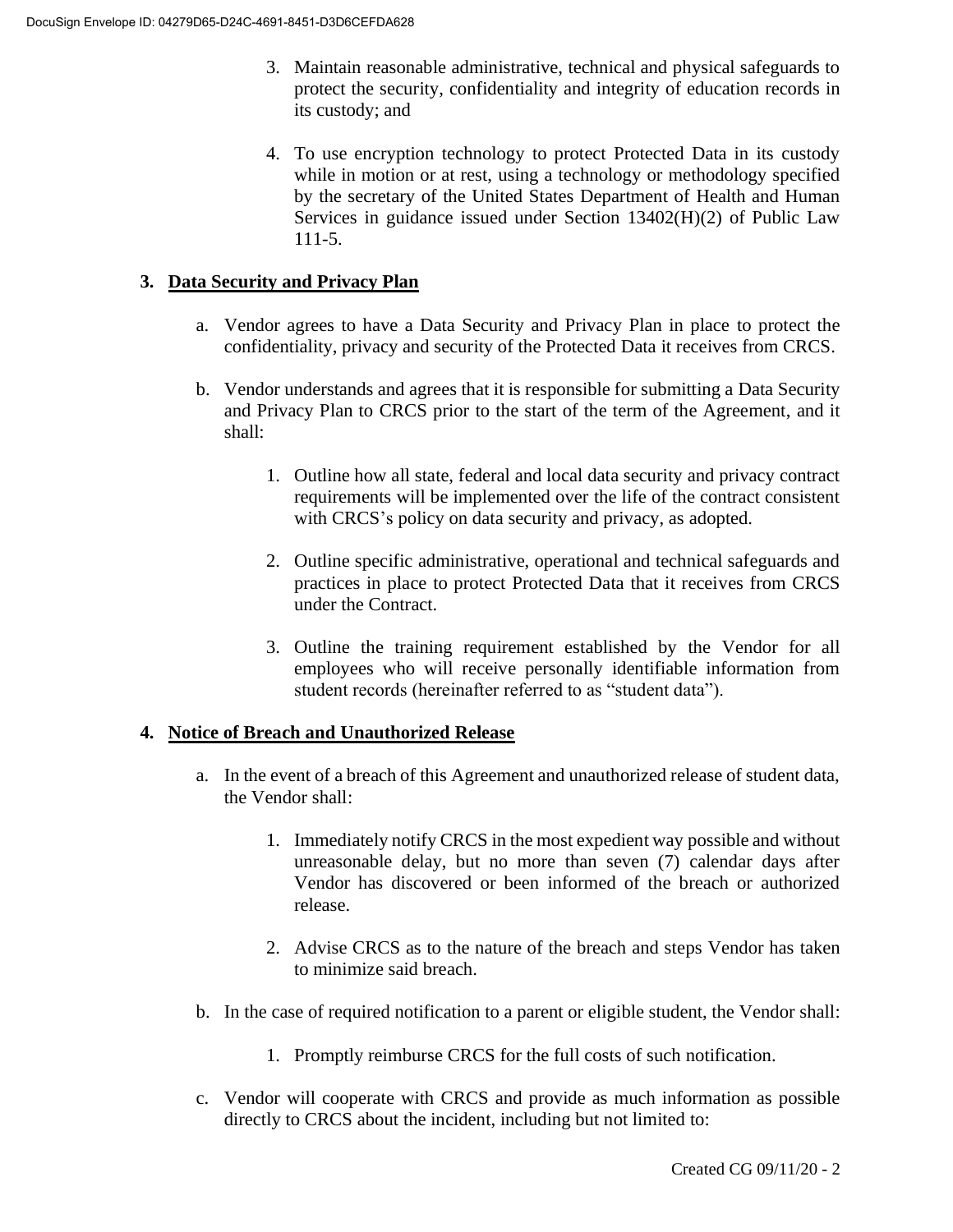- 1. The description of the incident;
- 2. The date of the incident;
- 3. The date Vendor discovered or was informed of the incident;
- 4. A description of the types of Protected Data involved;
- 5. An estimate of the number of records affected;
- 6. The schools within CRCS affected;
- 7. What the Vendor has done or plans to do to investigate the incident, stop the breach and mitigate any further unauthorized access or release of Protected Data; and
- 8. The contact information for Vendor representatives who can assist affected individuals that may have additional questions.
- d. The Vendor shall indemnify and hold CRCS harmless from any claims arising from its breach within the Data Sharing and Confidentiality Agreement confidentiality and data security and privacy standards provision.
- e. Vendor acknowledges that upon initial notification from Vendor, CRCS, as the educational agency with which Vendor contracts, has an obligation under Section 2-d to in turn notify the Chief Privacy Officer in the New York State Education Department ("CPO"). Vendor agrees not to provide this notification to the CPO directly unless requested by CRCS or otherwise required by law. In the event the CPO contacts Vendor directly or requests more information from Vendor regarding the incident after having been initially informed of the incident by CRCS, Vendor will promptly inform CRCS of the same.

## **5. Vendor Information**

Vendor understands that as part of CRCS's obligations under New York Education Law Section 2-d, Vendor is responsible for providing CRCS with Vendor information (see Vendor Information for Data Privacy and Security) to include:

- a. Exclusive purposes for which the student data will be used;
- b. How Vendor will ensure that subcontractors, persons or entities that Vendor will share the student data with, if any, will abide by data protection and security requirements;
- c. Vendor will not disclose any personally identifiable information to any other party without the prior written consent of the parent or eligible student;
- d. Vendor will not sell personally identifiable information nor use or disclose it for any marketing or commercial purpose or facilitate its use or disclosure by any other party for any marketing or commercial purpose or permit another party to do so.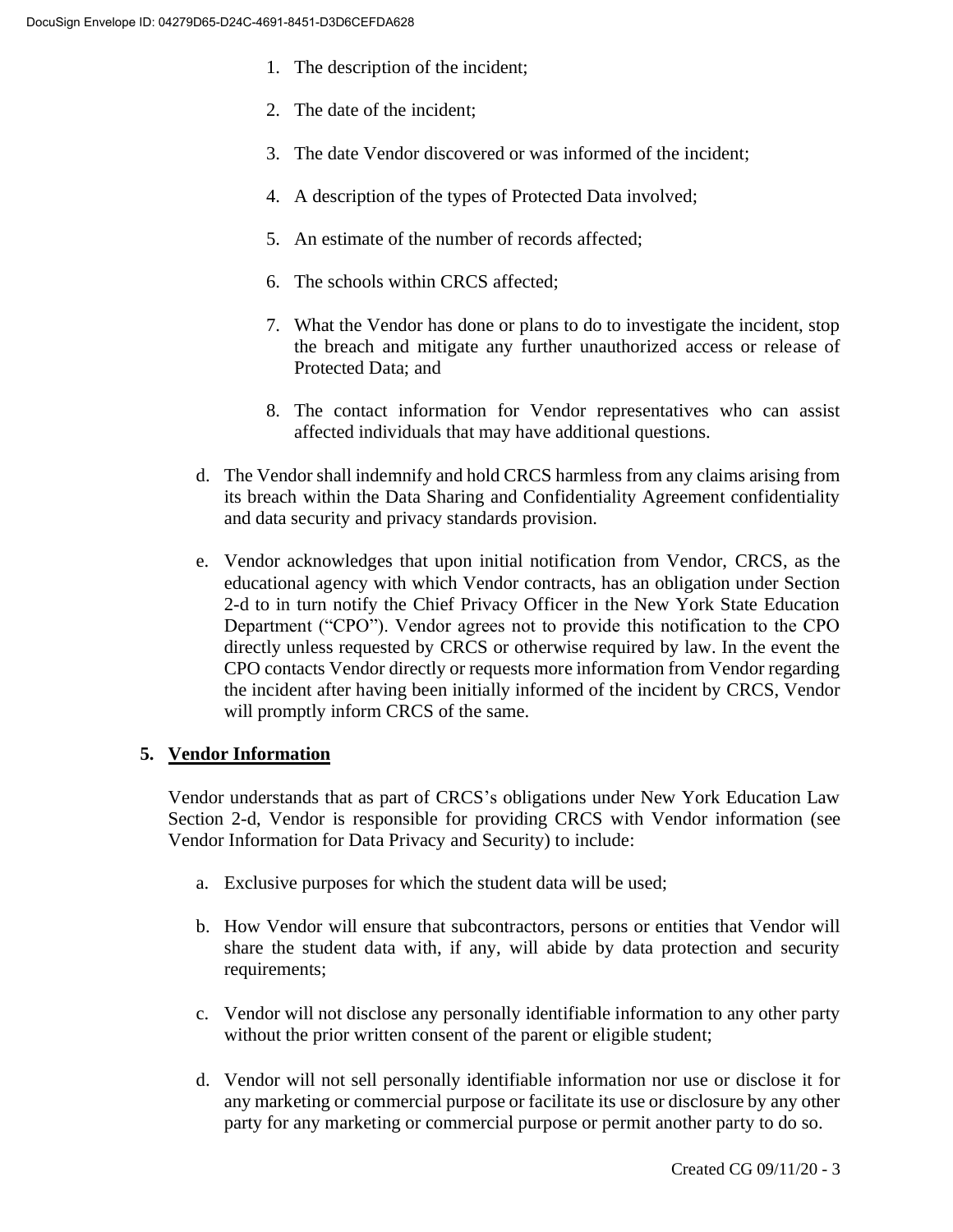- e. Vendor will provide a description of what will happen to the personally identifiable information upon expiration of the written agreement (e.g. whether, when and in what format the personally identifiable information will be returned to the educational agency, and/or whether, when and how the personally identifiable information will be destroyed).
- f. If and how a parent, student, or eligible teacher may challenge the accuracy of the student/teacher data that is collected; and
- g. Where the student data will be stored (described in such a manner as to protect data security), and the security protections taken to ensure such data will be protected, including whether such data will be encrypted.

### **6. Termination or Expiration of Contract and/or Agreement**

- a. Upon termination of the Agreement, Vendor shall return or destroy all confidential information obtained in connection with the services provided therein and/or student data. Destruction of the confidential information and/or student data shall be accomplished utilizing an approved method of confidential destruction, including, shredding, burning or certified/witnessed destruction of physical materials and verified erasure of magnetic media using approved methods of electronic file destruction. The parties further agree that the terms and conditions set forth herein shall survive the expiration and/or termination of the Agreement.
- b. If requested by CRCS, Vendor will assist CRCS in exporting all Protected Data previously received back to CRCS for its own use, prior to deletion, in such formats as may be requested by CRCS.
- c. In the event the Contract is assigned to a successor Vendor (to the extent authorized by the Contract), the Vendor will cooperate with CRCS as necessary to transition Protected Data to the successor Vendor prior to deletion.
- d. Neither Vendor nor any of its subcontractors or other authorized persons or entities to whom it has disclosed Protected Data will retain any Protected Data, copies, summaries or extracts of the Protected Data, or any de-identified Protected Data, on any storage medium whatsoever. Upon request, Vendor and/or its subcontractors or other authorized persons or entities to whom it has disclosed Protected Data, as applicable, will provide CRCS with a certification from an appropriate officer that these requirements have been satisfied in full.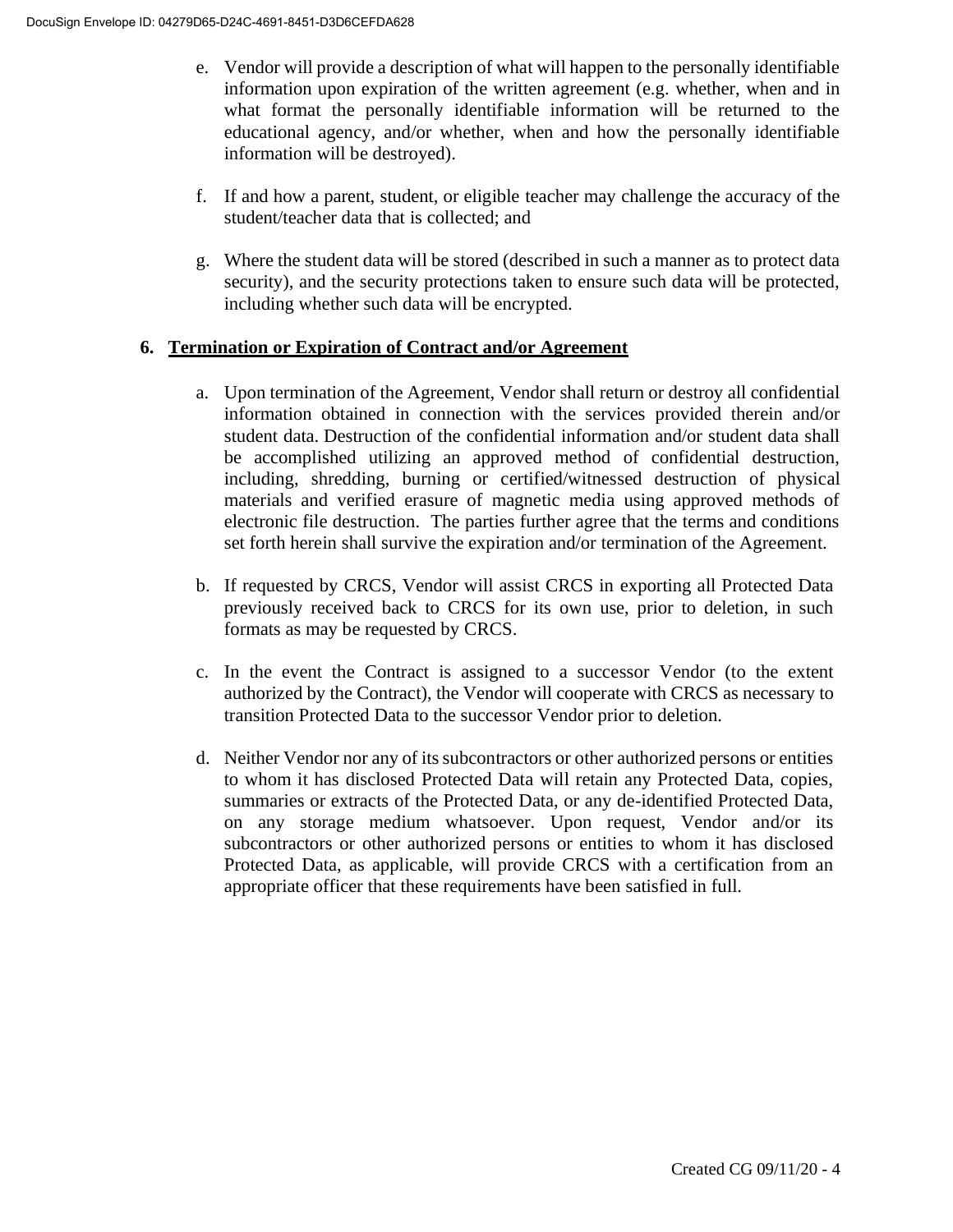# **PARENTS' BILL OF RIGHTS FOR DATA PRIVACY AND SECURITY**

CRCS is committed to protecting the privacy and security of student data and teacher and principal data. In accordance with New York Education Law Section 2-d and its implementing regulations, CRCS informs the school community of the following:

- 1. A student's personally identifiable information cannot be sold or released for any commercial purposes.
- 2. Parents have the right to inspect and review the complete contents of their child's education record.
- 3. State and federal laws protect the confidentiality of personally identifiable information, and safeguards associated with industry standards and best practices, including but not limited to encryption, firewalls, and password protection, must be in place when data is stored or transferred.
- 4. A complete list of all student data elements collected by New York State is available for public review at the following website [http://www.nysed.gov/data-privacy](http://www.nysed.gov/data-privacy-security/student-data-inventory)[security/student-data-inventory](http://www.nysed.gov/data-privacy-security/student-data-inventory) or by writing to the Office of Information and Reporting Services, New York State Education Department, Room 865 EBA, 89 Washington Avenue, Albany, New York 12234.
- 5. Parents have the right to submit complaints about possible breaches of student data addressed. Complaints should be directed in writing to CRCS Data Privacy Officer, 5476 Route 305, Cuba, New York 14727. Complaints may also be directed in writing to Chief Privacy Officer, New York State Education Department, 89 Washington Avenue, Albany, New York 12234 or by using the form available at the following website: [http://www.nysed.gov/data-privacy-security/report-improper-disclosure.](http://www.nysed.gov/data-privacy-security/report-improper-disclosure)

IN WITNESS WHEREOF, the parties hereto have executed this agreement as of the day and year first written above.

**DocuSianed by:** Sandliya Natlı

Authorized Vendor Signature Date

**Authorized CRCS Signature Date** 

5/13/2021 6/15/2021